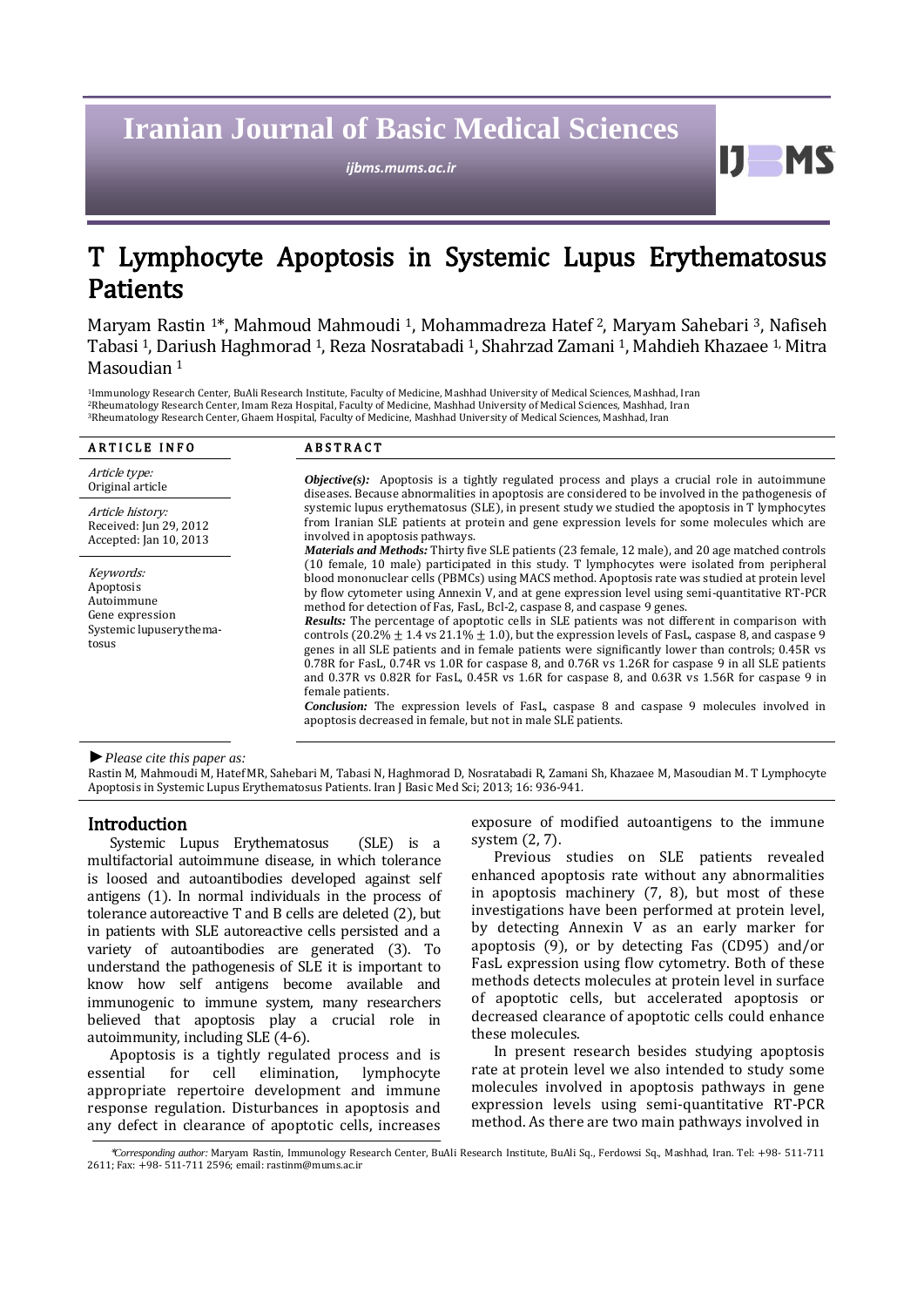apoptosis; the extrinsic pathway is activated via ligation of Fas with its ligand "FasL", and the intrinsic pathway is mediated through mitochondria (9, 10), therefore we studied Fas, FasL, Bcl-2, caspase 8, and caspase 9 molecules which are involved in these two pathways.

## Materials and Methods Patients and Controls

The study was carried out in 35 patients with systemic lupus erythematosus; 23 female patients with mean ages of 28 years (16-43 years), 12 male patients with mean ages of 30 years (19-47 years), 20 age matched normal controls; 10 female controls with mean ages of 29 years (25-38 years) and 10 male controls with mean ages of 30 years (25-40 years). All SLE patients met at least 4 ACR (American College of Rheumatism) criteria of SLE. The famale participants in this study were all in mid menstrual cycle (days 5-14), and had regular menstrual cycle, and none of them were taking birth control drugs.

SLE patients were not taking any treatments or taking less than 10 mg/day prednisolone, and/or 200 mg/day hydroxychloroquine, and none of them were on any cytotoxic drugs.

This study was approved by Mashhad University of Medical Sciences Ethics Committee. Written informed consent was obtained from all participating patients and controls.

#### Cell isolation

Peripheral blood mononuclear cells from lupus erythematosus patients and healthy controls were isolated using Ficoll density gradient centrifugation (GIBCO, USA). Cells were first centrifuged 20 min at 160 g and after removal of 20 ml of supernatant to eliminate platelets, were recentifuged for 20 min at 350 g. Cells in interface layer were transferred to a fresh tube washed in PBS, and then resuspended in 200 µl PBS.

#### T cell isolation using MACS method

T lymphocytes were isolated from PBMCs by MACS (Magnetic Cell Sorting) method, using "T Cell Negative Isolation Kit" (Dynal, Norway) which contains depletion beads and a mouse antibody mix for CD14, CD16, CD56, HLA class II DR/DP and CD235a.

The isolated PBMCs were adjusted to  $1\times10^5$  cells/ μl (10<sup>7</sup> cells in total volume of 100 μl), then 20 μl heat inactivated fetal calf serum (FCS) and 20 μl antibody mix were added and incubated 10 min at 4°C. Cells were washed by adding 1 ml of PBS containing 0.1% BSA and centrifuged for 8 min at 500 g. Supernatant removed and cells were resuspended in 0.9 ml PBS containing 0.1% BSA. 100 μl prewashed Dynabeads was added and incubated for 15 min at 20°C with gentle rotation. Cells were pipetted 5-6 times to resuspend probable rosettes. 1 ml PBS containing 0.1% BSA was added and the tube was placed in magnetic device for 2 min. Supernatant which contains negatively isolated T cells was transferred to a fresh tube. More than 95% of isolated cells expressed the CD3 marker when tested by Flow Cytomtry (BD, FACS Calibur).

One part of isolated T cells was used for diagnosis of apoptosis by Annexin V detection kit and one part was used for RNA isolation, cDNA synthesis and semi-quantitative RT-PCR.

#### Apoptosis detection by flow cytometry

The "Phosphatidyl Serine Detection" kit (IQ Products, Netherland) was used to measure apoptosis of isolated T lymphocytes according to manufacturer´s instructions; one part of isolated T lymphocytes were washed in calcium buffer and adjusted to  $1.5\times10^6$  cells/μl . To 100 μl of cells 10 μl FITC labeled Annexin V was added and incubated 20 min on ice in dark, after incubation 2 ml cold calcium buffer was added and cells were washed and centrifuged for 5 min in 300 g. Ten μl propidium iodide was added and incubated 10 min on ice and analyzed by BD flow cytometry. Using the kit we differentiated viable cells (Annexin V- PI-) from early apoptotic (Annexin V<sup>+</sup> PI-), late apoptotic (Annexin V<sup>+</sup> PI+), and necrotic cells (Annexin V- PI+).

#### RNA isolation

Isolated T lymphocytes were transferred to a tube, centrifuged and pellet was washed twice in PBS, and total RNA was isolated from these cells using Tripure (Roche, Germany), according to manufacturer´s instructions. RNA was suspended in DEPC treated H2O, and treated with 1 unit/μl DNasI (Fermentas) at room temperature (RT) for 1 hr to exclude DNA.

Extracted RNAs were quantified spectrophotometrically, and run in agarose gel to determine the RNA quality.

#### Semi-quantitative RT-PCR analyses

cDNAs were synthesized using Random Hexamer primers 0.5 μM (Fermentas), and M-MuLV reverse transcriptase (40 unit) (Fermentas) according to the manufacturer´s instruction. Multiplex-PCR was carried out on Fas, FasL, Bcl-2, caspase 8, caspase 9 as specific genes, and Beta-actin gene as an internal control, using specific primers in a 25 μl reaction in a Biometra Thermal Cycler; 0.4 μM of each specific primers, 0.1 μM of each Beta-actin primers, 200 μM dNTPs (Roche, Germany) and 1 unit Taq DNA polymerase (Roche, Germany). Characteristics of the primers used in this study are listed in Table 1.

PCR products were electrophoresed in 2% agarose gel containing ethidium bromide, and photographed by Imago gel documentation, then analyzed semiquantitatively using Labworks software.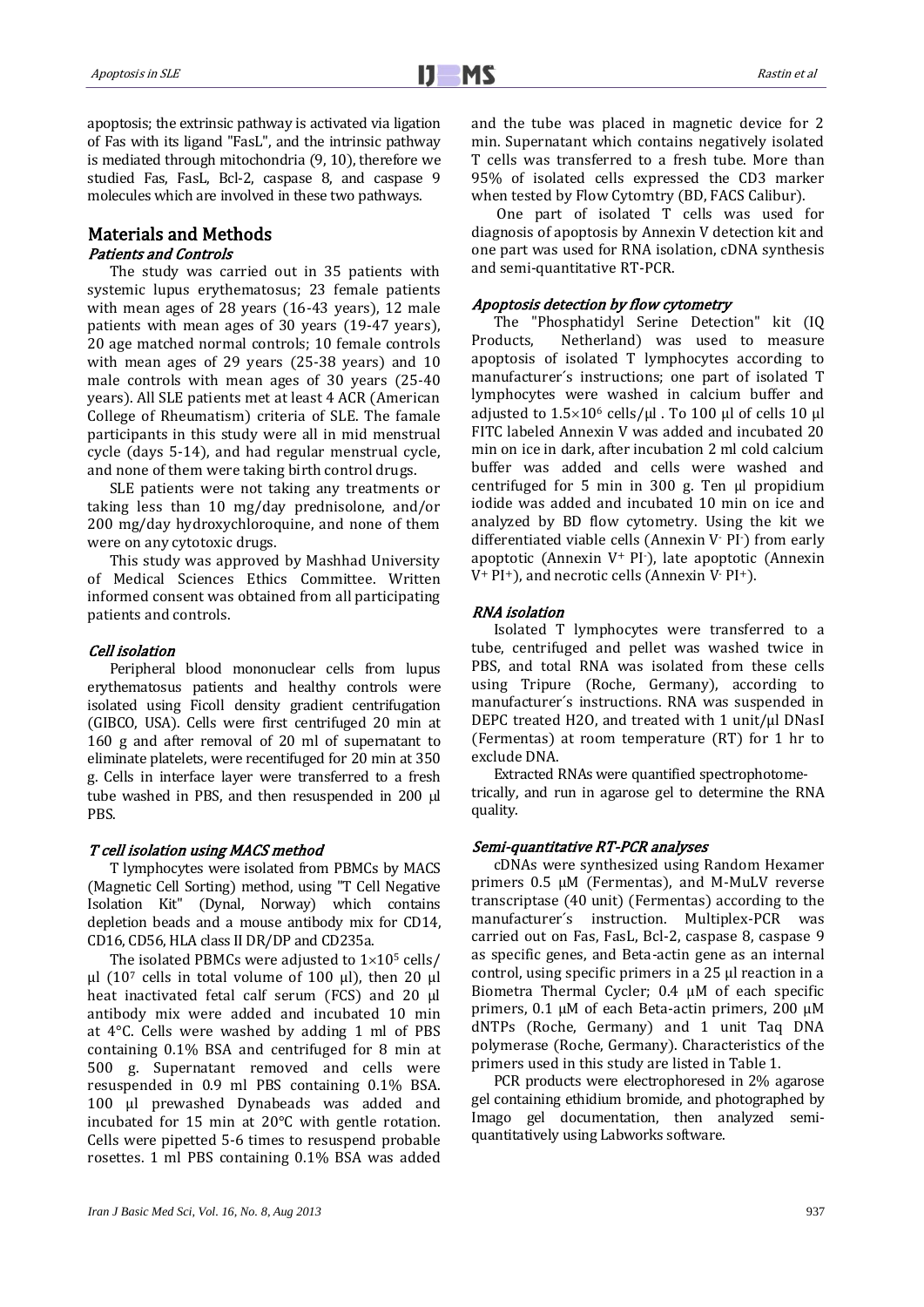#### Table 1. Primers used in this study

| Primer name | Sequence                     |
|-------------|------------------------------|
| FaF         | 5'- AGCTTGGTCTAGAGTGAAAA-3'  |
| FaR         | 5'- GAGGCAGAATCAGAGATAT- 3'  |
| FLF         | 5'- TCTCAGACGTTTTTCGGCTT-3'  |
| FLR.        | 5'- AAGACAGTCCCCCTTGAGGT-3'  |
| <b>BCF</b>  | 5'- CTGGTGGGAGCTTGCATCAC-3'  |
| <b>BCR</b>  | 5'- ACAGCCTGCAGCTTTGTTTC-3'  |
| CsBF        | 5'-TCTGGAGCATCTGCTGTCTG -3'  |
| CsBR        | 5'-CCTGCCTGGTGTCTGAAGTT-3'   |
| Cs9F        | 5'-CGTGGTGGTCATTCTCTCTCA-3'  |
| Cs9R        | 5'- GTCACTGGGTGTGGGCAAACT-3' |

#### Statistical analysis

Data is presented as Mean  $\pm$  SEM and analyzed using SPSS software. Student's t-test was done for comparisons between SLE patients and control groups. Statistically significant differences were accepted at a  $P<0.05$ .

## Results

#### Apoptosis of T cells in SLE patients

Using Annexin V binding as an indicator of phosphatidyl serine surface exposure in early apoptotic cells and PI staining as necrosis indicator (Figure 1), we showed that in SLE patients the percentage of early apoptotic cells was not different in comparison with control groups  $(20.2\% \pm 1.4)$ versus  $21.1\% \pm 1.0$ ). In female and male SLE patients the rate of apoptotic cells was also not different in comparison with female and male controls (18.1%  $\pm$ 1.6 versus 20.6%  $\pm$  1.6 for female patients and controls, and 23.5%  $\pm$  2.4 versus 19.9%  $\pm$  1.0 for male patients and controls respectively).

In comparison to female and male SLE patients it was concluded that the percentage of apoptotic cells in male patients is significantly higher than female patients (23.5%  $\pm$  2.4 versus 18.1%  $\pm$  1.6) (P< 0.05) (Figure 2).

#### Results of semi-quantitative RT-PCR in SLE patients

The expression level of Fas, FasL, Bcl-2, caspase 8, and caspase 9 molecules involved in apoptosis machinery in SLE patients and control group was investigated. The present results showed that in SLE patients the expression levels of FasL, caspase 8, and caspase 9 were significantly lower than control groups (0.45R versus o.78R for FasL, 0.74R versus 1.0R for caspase 8, and 0.76R versus 1.26R for caspase 9) ( $P < 0.05$ ), but the expression level of Fas and Bcl-2 were not significantly different in comparison with control groups (Figure 3).



Figure 1. Apoptosis detection by using phosphatidyl Serine Detection kit: viable cells (lower left), early apoptotic cells (lower right), late apoptotic cells (upper right), and necrotic cells (upper left)



Figure 2. Rate of apoptosis in female and male lupus patients. The percentage of apoptotic cells in male patients is significantly higher than female patients ( $P<0.05$ )





Figure 3. The expression levels of the apoptotic related molecules in lupus patients and in control groups. In lupus patients the expression levels of FasL, caspase 8, and caspase 9 were significantly lower than control groups ( $P<0.05$ ), but there was no differences in the expression levels of Fas and Bcl-2 between two groups

#### Results of semi-quantitative RT-PCR in female SLE patients

To determine the expression levels of molecules involved in apoptosis pathways in female patients we studied 23 female SLE patients and 10 age matched female controls and demonstrated that the

#### 938 *Iran J Basic Med Sci, Vol. 16, No. 8, Aug 2013*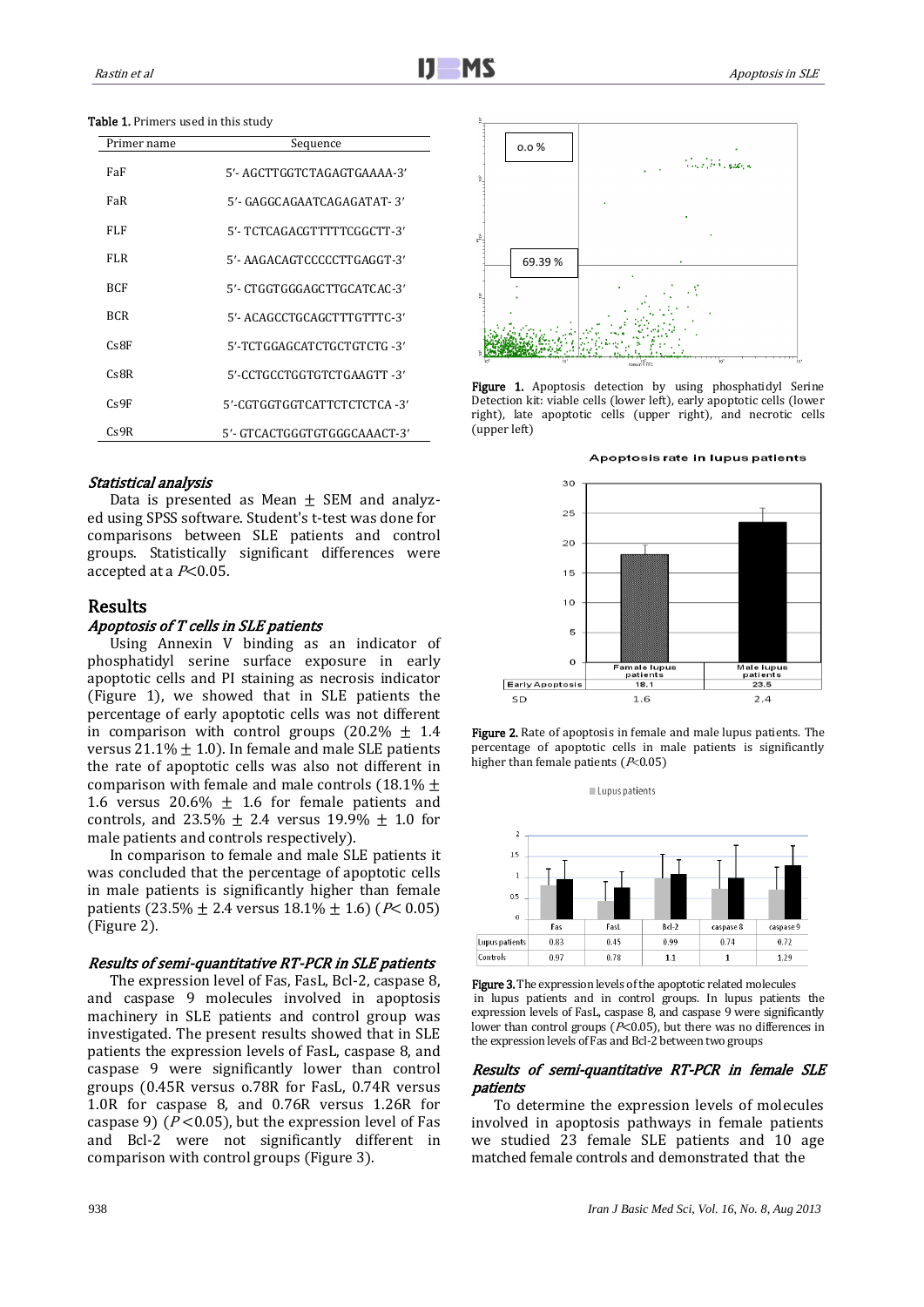

**Figure 4.** The expression levels of the apoptotic related molecules in female lupus patients and in female controls. The expression levels of FasL, caspase 8, and caspase 9 in female patients were significantly lower than female controls ( $P<0.05$ ), but there was no differences in the expression levels of Fas and Bcl-2 between two groups

Male lupus patients Male Controls



Figure 5. The expression levels of the apoptotic related molecules in male lupus patients and in male controls. The expression levels of caspase 8 in male patients was significantly higher than male controls ( $P<0.05$ ), but the expression levels of Fas, FasL, Bcl-2, and caspase 9 was not different in male patients in comparison to male controls



Figure 6. The expression levels of the apoptotic related molecules in female and male lupus patients. The expression levels of caspase 8 in female patients was significantly lower than male patients ( $P<0.05$ ), but the expression levels of Fas, FasL, Bcl-2, and caspase 9 was not different between two groups.

expression levels of FasL, caspase 8, and caspase 9 in female patients were significantly lower than female controls (0.37R versus o.82R for FasL, 0.45R versus 1.6R for caspase 8, and 0.63R versus 1.56R for caspase 9) ( $P < 0.05$ ), but there were no significant differences in the expression levels of Fas and Bcl-2 between female patients and female controls (Figure 4).

## Results of semi-quantitative RT-PCR in male SLE patients

To determine the expression levels of the molecules involved in two different apoptosis pathways in male SLE patients 12 male lupus patients and 10 ages matched male controls were studied. In the present findings the expression levels of caspase 8 in male SLE patients were found to be significantly higher than male controls (0.90R versus 0.50R ( $P<$ 0.05), but there was no significant difference in the expression levels of Fas, FasL, Bcl-2, and caspase 9 in male patients in comparison with male controls (Figure 5).

## Comparison of Results between female and male SLE patients

The expression levels of FasL, caspase 8, and caspase 9 in female lupus patients were lower than male patients, but only for caspase 8 the difference was significant (0.45R, versus 0.9R for female and male SLE patients)  $(P<0.05)$ , (Figure 6).

## **Discussion**

Apoptosis is a highly controlled process (11), and plays an important role in pathogenesis of SLE. In current study, we examined apoptosis in gene expression and protein levels using flow cytometry and semi-quantitative RT-PCR.

The results of this study showed that there was no significant difference in apoptosis rate in protein level neither among lupus patients and control groups nor between male and female patients with their appropriate controls, which was in accordance with results of some previous studies (2, 12). In a number of previous studies, apoptosis rate has been reported to be increased in patients with SLE (4, 5, 13), whereas in other studies no difference was observed between SLE patients and controls when Fas molecule was assessed instead of apoptosis (5, 14, 15), which was consistent with our results. Various factors affect apoptosis both *in vivo* and *in* vitro, and drug consumption is among these factors.

Corticosteroids used for treatment of SLE are among the most potent stimulators of apoptosis (16). Most SLE patients enrolled in the present study (23 female and 12 male) were in the early stages of SLE and either took no drugs or consumed a maximum of 10 mg/day corticosteroids and/or 200 mg/day hydroxychloroquine. None of the patients received cytotoxic drugs. Xue et al studied 22 patients in inactive stage and 17 patients in the active stage of SLE, and reported that the apoptosis rate was increased in these patients, while some of their patients received more than 10 mg/day corticosteroids (2). Wang et al reported increased apoptosis rate in 49 SLE patients, while nothing was mentioned in their study about the medications used for patients (4). Bijl *et al* (8) and Caricchio *et al* (12) studied 13 and 25 SLE patients with similar drug dose as our study, respectively, and reported that the percentage of apoptotic cells and the expression level of Fas molecule was the same in SLE patients and healthy controls, which was comparable to our results. Different study results seem to be to some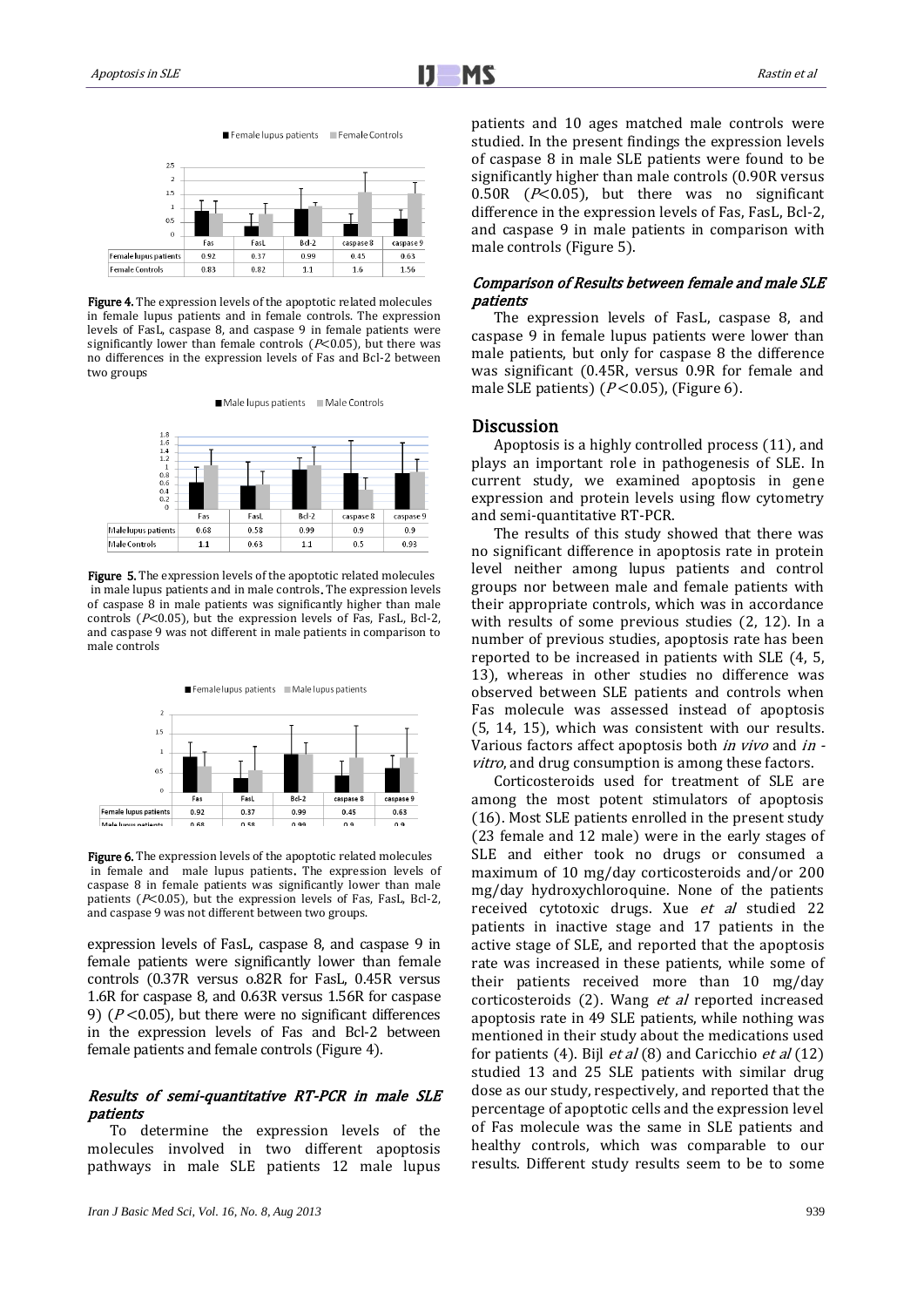extent influenced by differences in patients' medication regimens. The differences may also be partly affected by different methodologies used in several studies.

Results of molecular studies in the present study showed that the expression level of FasL, caspase 8 and caspase 9 genes was decreased in SLE patients and in female, which was in agreement with the results of some previous studies (17). Mass et al (2002) assessed the expression level of a number of genes involved in apoptosis in SLE patients, and observed the reduced level of caspase 8 in these patients (18). However, results of some previous studies were different (19), in which apoptotic molecules were examined in protein level, while we investigated the expression of these molecules in gene expression level using semi-quantitative RT-PCR, and differences in procedure may have caused differences in the results.

In this study, regarding the decline observed in the expression of some apoptosis related genes, we expected the rate of apoptosis in protein level to be decreased in SLE patients, whereas apoptosis rate was not different in patients and controls, perhaps due to various factors including defects in the clearance of apoptotic cells, which could result in accumulation of apoptotic cells. Many studies have reported the defects in the clearance of apoptotic cells in SLE patients (20-22).

Defects in apoptosis pathway genes and in clearance of apoptotic cells can lead to persistence of autoreactive cells in the developmental phase of the immune system and also when the immune responses subside after elimination of infectious agents.

Comparing the results of male and female SLE patients in present study we showed that apoptosis rate was decreased, and expression of caspase 8 in gene level was lower in female than male (the expression of FasL and caspase9 was also reduced, but was not statistically significant). The reason for this difference between male and female patients is not clear, but differences in sex hormones may be involved (23). Previous studies of our research team (24) and others indicated that the level of prolactin was increased in female and male SLE patients, and the level of DHEA and progesterone as hormones having immunosuppressive effects were decreased (25).

Future studies in male and female SLE patients will expand our knowledge about the influence of sex hormones on apoptosis in these patients.

## Conclusion

The results of present study suggest that in female SLE patients there are some defects in apoptosis pathways, while in male patients there is a tendency for enhanced apoptosis and apoptosis related molecules.

## Acknowledgment

We acknowledge the support of vice president for research, Mashhad University of Medical Sciences, Mashad, Iran for funding this study.

## References

1. Arbuckle MR, McClain MT, Rubertone MV, Scofield RH, Dennis GJ, James JA, et al. Development of auto antibodies before the clinical onset of systemic lupus erythematosus. N Engl J Med 2003; 349: 1526-1533.

2. Xue C, Lan-Lan W, Bei C, Jie C, Wei-Hua F. Abnormal Fas/FasL and caspase-3-mediated apoptotic signaling pathway of T lymphocyte subset in patients with systemic lupus erythematosus .Cell Immunol 2006; 239: 121-128.

3. Kaplan MJ. Apoptosis in systemic lupus erythematosus. Clin Immunol 2004; 112: 210-218.

4. Wang H, Xu J, Ji X, Yang X, Sun K, Liu X, et al. The abnormal apoptosis of T cell subsets and apoptosis involvement of IL-10 in systemic lupus erythematosus. Cell Immunol 2005; 235: 117-121.

5. Munoz L, Bavel CV, Franz S, Berden J, Hermann M, Van der Vlag J. apoptosis in the pathogenesis of systemic lupus erythematosus. Lupus 2008; 17: 371-375.

6. Reefman E, Horst G, Nijk MT, Limburg PC, Kallenberg CGM, and Bijl M. Opsonization of Late Apoptotic Cells by Systemic Lupus Erythematosus Autoantibodies Inhibits Their Uptake via an Fcy Receptor-Dependent Mechanism. Arthritis Rheum 2007; 56: 3399-3341.

7. Bijl M, Limburg PC, Kallenberg CG .New insight into the pathogenesis of systemic lupus erythematosus (SLE): the role of apoptosis. N J Med 2001; 59: 66-75.

8. Bijl M, Horst G, Limburg PC, Kallenberg CG .Anti-CD3 induced and anti- Fas -induced apoptosis in systemic lupus erythematosus. Clin Exp Immunol 2001; 123: 127-132.

9. Zimmermann KC, Bonzon C, Green DR .The machinery of programmed cell death. Pharmacol Ther 2001; 92: 57-70.

10. Bengtsson AA, Gullstrand B, Truedsson L, Sturfelt G .SLE serum induces classical caspase-dependent apoptosis independent of death receptors. Clin Immunol 2008; 126: 57-66.

11. Krueger A, Fas SC, Baumann S, Krammer PH .The role of CD95 in the regulation of peripheral T-cell apoptosis. Immunol Rev 2003; 193: 58-69.

12. Caricchio R, Cohen PL .Spontaneous and induced apoptosis in systemic lupus erythematosus: multiple assays fail to reveal consistent abnormalities. Cell Immunol 1999; 198: 54-60.

13. Grondal G, Traustadottir KH, Kristjansdottir H, Lundberg I, Klareskog L, Erlendsson K, et al .Increased lymphocyte apoptosis/ necrosis and IL-10 producing cells in patients and their spouses in Icelandic systemic lupus erythematosus multicase families. Lupus 2002; 11: 435-442.

14. Courtney PA, Crockard AD, Williamson K, McConnell J, Kennedy RJ, Bell AL. Lymphocyte apoptosis in systemic lupus erythematosus: relationship with Fas expression, serum soluble Fas and disease activity. Lupus 1999; 8: 508-513.

15. Lorenz HM, Grunke M, Hieronymus T, Hermann M, Kuhnel A, Manger B, et al. In vitro apoptosis and expression of apoptosis- related molecules in lymphocytes from patients with systemic lupus erythematosus and other autoimmune diseases. Arthritis Rheum 1997; 40: 306-317.